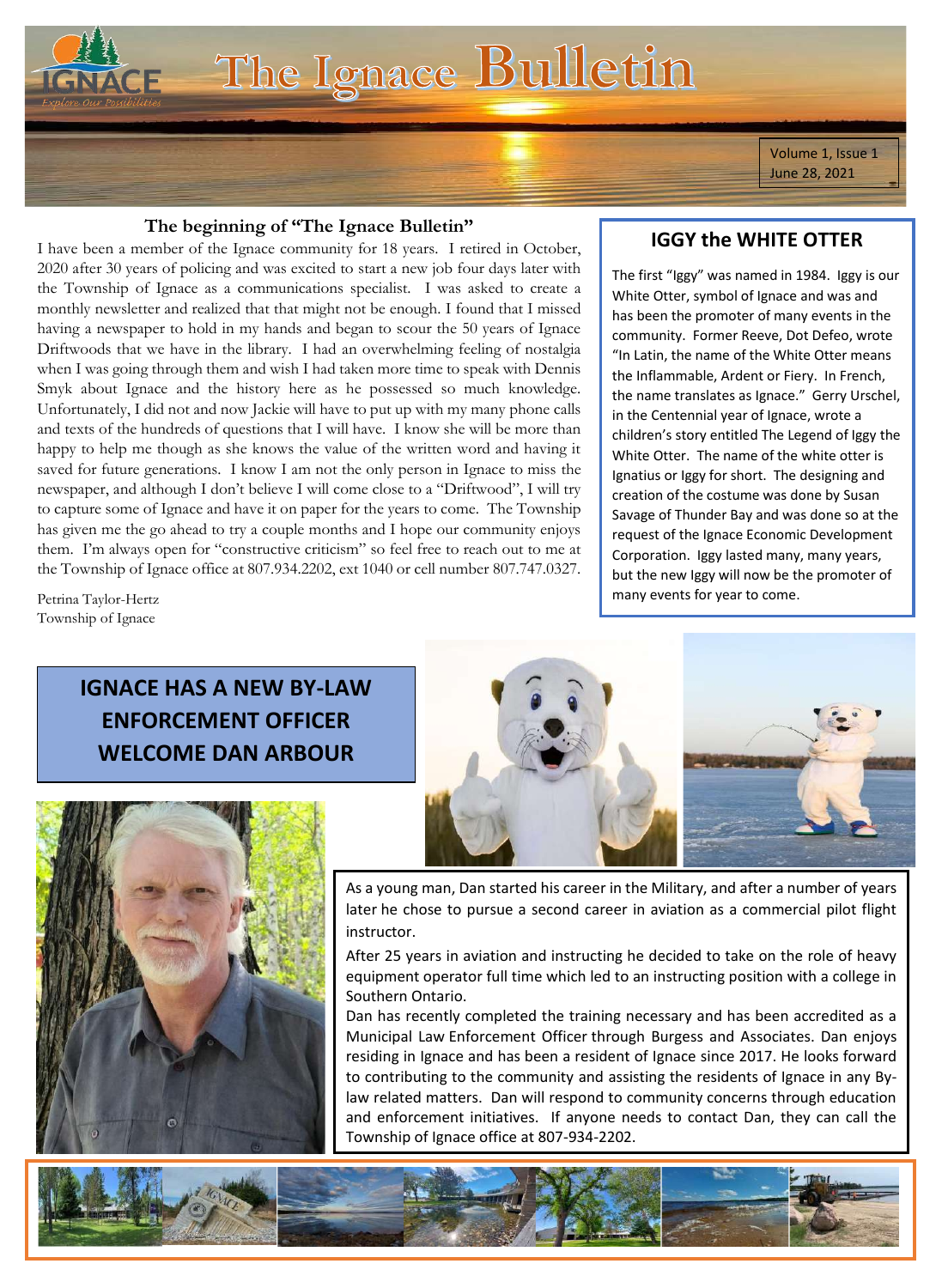#### **Highway corridor is looking good!**

Kimberly Richards completed her Ignace series in the fall of 2020, which features nine scenes from Ignace's natural wonders and history. Some of the pieces required considerable research to capture the architecture and lifestyle of the time and place. After many conversations with Ignace residents and historian, and visits to the Dennis Smyk Heritage Centre, Kim was able to create glimpses into the past as accurately as possible. Kimberly's artwork revolves around her attention to detail and using vibrant colours and organic shapes to enhance the natural beauty and energy of her subjects. Kim's goal is to use her artwork to nurture the connection between community and nature; and to evoke a timeless sense of heritage in Ignace.

Kimberly Richards is a self-taught artist born and raised in Ignace, Ontario.

Picture below are public works employees installing the new highway corridor banners. The cost of the new banners was covered by the Township of Ignace through the Economic Development Department. There were some technical difficulties putting up the banners, but new brackets were ordered and the banners were installed on a later date.



**OPP Briefs 31 May – 13 June, 2021**



Members of the Dryden and Ignace OPP Detachments responded to 268 calls in this time period and laid 94 charges under the Highway Traffic Act & Criminal Code.

| <b>Traffic Complaints</b>         | 29                      |
|-----------------------------------|-------------------------|
| Police Assistance                 | 15                      |
| <b>Assist Other Police Agency</b> | 9                       |
| <b>RIDE</b>                       | 3                       |
| Fire                              | 6                       |
| Motor Vehicle Collisions          | 19                      |
| <b>Trespass to Property Act</b>   | 4                       |
| <b>Animal Complaints</b>          | 7                       |
| <b>Noise Complaints</b>           | $\mathbf{1}$            |
| Marine                            | $\mathbf{1}$            |
| <b>Mental Health</b>              | $\overline{\mathbf{c}}$ |
| <b>Other Criminal Code</b>        | 1                       |
|                                   |                         |



Do you want to get involved in your community? Committees are looking for volunteers.

Ignace Community Nuclear Liaison **Committee** 

Ignace Citizen Advisory Group

Contact the township office at 807- 934-2202 to inquire.

If you are looking for a different type of volunteerism, there are many organizations in our community that you could get involved in.

A Township without a voice is a Township without communication. Mayor Penny Lucas has a large voice for this community. That is great leadership.

**Community members recently reached out to the Township of Ignace about the use of pesticides in the Ignace area and why it's done. Thank you to Mallory Miller who is an Acting Management Forester with the Ministry of Natural Resources and Forestry for the answers to my questions.**

#### **1. Why do we spray on Wabigoon and English River FMUs?**

received herbicide treatment. In most cases herbicide is used to ensure that a conifer forest is re-established to sites that were conifer dominated at the time of harvest. Herbicide is applied to allow juvenile conifer regeneration to grow without having to compete with species that would inhibit that growth. Forest Managers are looking to reduce the impact of species such as trembling aspen, white birch, mountain maple, beaked hazel, raspberry and grass on crop species such as jack pine and black and white spruce. During the 2009-2019 English River and the 2008-2018 Wabigoon Forest Management Plans, an average of 0.2 % of the total area of each forest

**2.** What exactly is it that is being sprayed? For the 2021 program the herbicides planned to be applied on the English River Forest is GlySil, and Vison events in the community. Max on the Wabigoon Forest. Glyphosate is the active  $\frac{1}{2}$   $\frac{1}{2}$   $\frac{1}{2}$   $\frac{1}{2}$   $\frac{1}{2}$   $\frac{1}{2}$   $\frac{1}{2}$   $\frac{1}{2}$   $\frac{1}{2}$   $\frac{1}{2}$   $\frac{1}{2}$   $\frac{1}{2}$   $\frac{1}{2}$   $\frac{1}{2}$   $\frac{1}{2}$   $\frac{1}{2}$   $\frac{1}{2}$   $\frac{1}{2}$   $\frac{1}{2}$   $\frac{1}{2}$   $\frac{1}{2}$   $\frac{1}{2}$  ingredient in both those products. Less than 0.2% of glyphosate use in Ontario is for forestry purposes.

#### **3.** What does it do for the forest?

It helps to meet the commitments of the Forest Management Plan to control herbaceous vegetation on sites where there is a high potential of seedling mortality or less growth in crop species. It enhances Legend of  $\mathcal{L}$  is the White Otter. conifer reforestation success and contributes to maintaining biodiversity and habitat for a wide variety of wildlife.

### **4.** What does it do to the plants?

Glyphosate is absorbed through foliage and is translocated throughout the plant. The glyphosate will inhibit growth and kill the plants within 4-20 days  $\frac{1}{2}$  is the many defined many  $\frac{1}{2}$ depending on temperature at the time of the application. Herbicides using glyphosates work by interfering with the metabolic processes that are unique to plants.

**5. Who decides the area that gets sprayed?** A registered professional forester is responsible for all plans to renew harvested areas. If field surveys determine the need for herbicide use, a detailed herbicide plan is submitted by the Forest Manager to the MNRF for review and approval. The Forest manager is also required to obtain a permit from MECP. MNRF and the Forest Manager are responsible for public, First Nation and Métis consultation as described in the Forest Management Planning Manual (2020).

**Cont'd on page 5**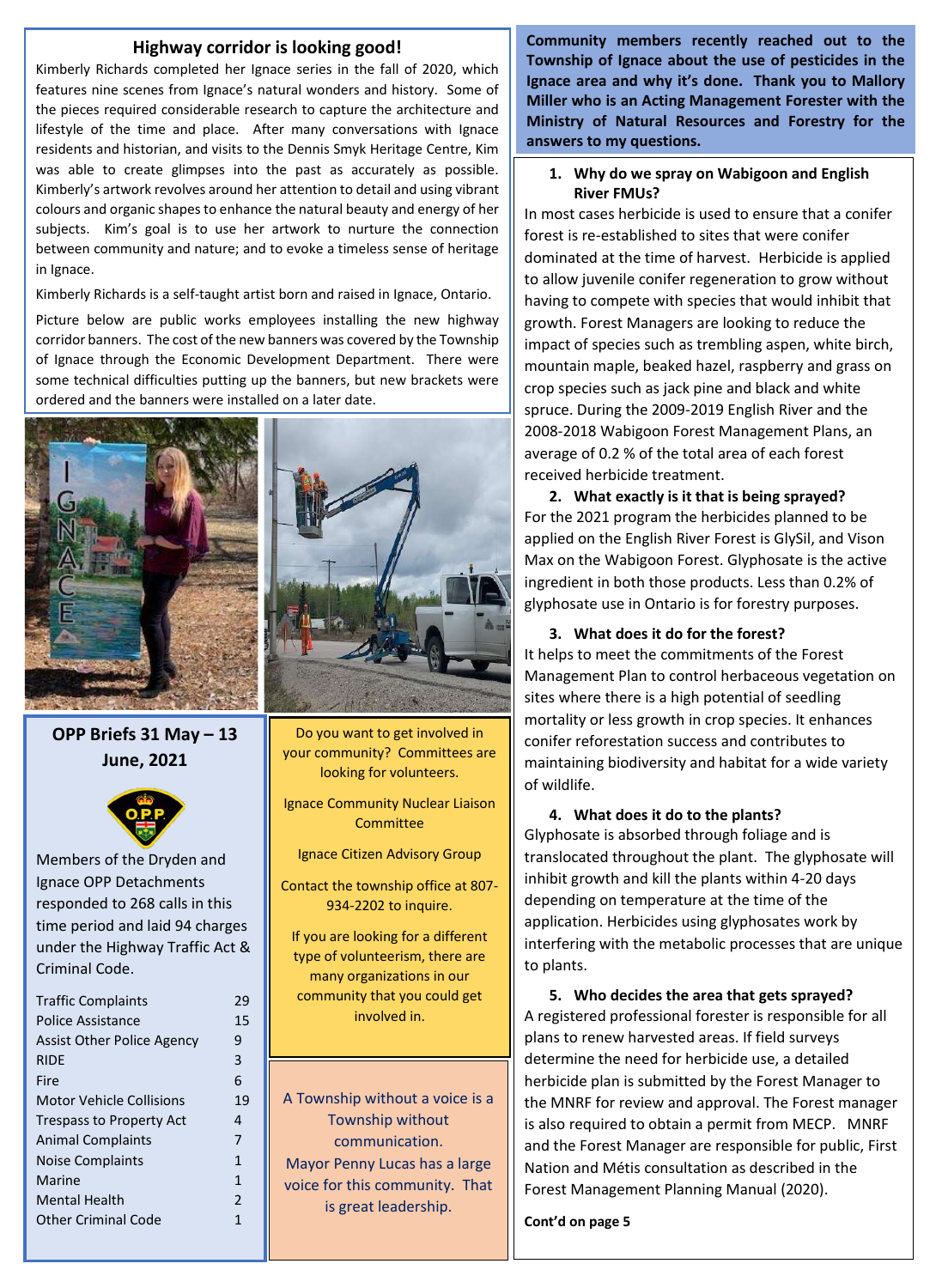## The Ignace Bulletin looking back through the years.

IGNACE BULLETIN **– The Ignace Bulletin is a monthly publication at this time. We will attempt to cover local events and the community can also advertise in the bulletin. We want our community to continue having a history on paper and not just social media.**

### **JOB POSITIONS FILLED AT THE TOWNSHIP**

## **Looking Back Through the Years in Ignace**

The Township of Ignace was able to hire **ten** summer students this year over an eight-week period. In the past, some students started their employment with the Township in April, but that did not happen this year. There will be one student in Tourism Information at the Township office, four students in the recreation department and five students in public works.

Shirley Van-Vliet has been hired as the temporary fulltime arena attendant.

## **NAME THE BULLETIN CONTEST!**

Do you have a name suggestion for "The Ignace Bulletin", then email your suggestion to [communications@ignace.ca](mailto:communications@ignace.ca) or you can call the Communications Specialist; Petrina Taylor-Hertz at 1-807-747-0327.

Do you have suggestions about what you want to see in the bulletin? Call Petrina Taylor-Hertz at the Township of Ignace office at 807-934-2202 or call 807-747-0327.

## **Ignace Community - Save the Dates**

**Food Bank Days – Every second Thursday – 08 & 22 July Meals on Wheels – Tuesday's & Thursdays Residential Garbage – Thursdays Commercial Garbage – Mondays & Thursdays Waste Disposal Site – Mondays, Wednesdays & Saturdays 1:00 to 5:00 pm Ignace Public Library – Curbside Pickup – Wednesday 3- 7 pm and Thursday and Friday from 2-5 pm The community garden is alive with their raised garden beds & animals. If anyone is looking to volunteer, there are always repairs that need to be completed. Call Yvonne at 807-934-2251.**

## **NATIONAL INDIGENOUS PEOPLES DAY 2021**

June 21, 2021 is the national 25<sup>th</sup> anniversary of celebrating the heritage, diverse cultures and outstanding achievement of First Nation, Inuit and Metis peoples. The date was chosen was chosen because it corresponds to the summer solstice, the longest day of the year and a time of year that many indigenous groups have traditionally celebrated their culture and heritage.

It is a day to celebrate culture, but also to recognize Canada's colonial history, the contemporary issues and realities of Indigenous Peoples and Indigenous futurism.



**Ignace Driftwood July 21, 1971** 

**Several Business About to<br>Open in Our Booming Town** 

A quick check about Ignace shows several businesses under co tion, many due to open in the very ear future

Northwest Service, on the highway, is currently seeling (Mile-<br>age) gasoline at the lowest prices in town. Also, it is the sole Liquid Air<br>dealer in town. Mechanical servicing will follow shortly as construction progres

**Supermarket Rocco's Supermarket** in the<br>centre of town on the highway is<br>ready except for a few late delays.<br>Its opening is expected any day.<br>has four tables ready for use.<br>The walls are going up east of

has four tables going up east of<br>& W Drive In town of the D & W Drive<br>Restaurant. Watch for its ope

ing.<br>Across the highway from the<br>Hiway Motel the cement blocks are<br>going up for the walls of the<br>second story of a General Mer-<br>chandise Supermarket which will<br>locat four suites upstairs. (Today's<br>R.A. Ed.)

IGA- Ed. 1<br>The no word on the **New Dryd**<br>**Lumber** construction up Highw<br>599 one half mile.<br>There are other business propo

tions in the minds of people that<br>are waiting for the Town Plan to



Ignace Mayor & Council members, at the invitation of the Nuclear Waste Management Organization (NWMO), travelled to Halifax to meet with a Swedish Delegation who talked about how their communities coming forward as will hosts for used nuclear

#### **30 Years Ago**

 $\frac{f(x)}{f(x)}$ 

LONG-VACANT BUILDING IN PLAZA TO HOUSE AT LEAST THRESS BUSINESSES

The building was to house the Dryden District Credit Unit, Sunset Country Gift Boutique and a Florist's Shop. (Driftwood 1984)



## **THE FISH ARE BACK**

On June 8, 2021, the Ignace Nursery School put several fish back into the pond at the Township of Ignace office, just as they do every year. It is always nice to see the children's excitement when they see the fish swimming in the pond.

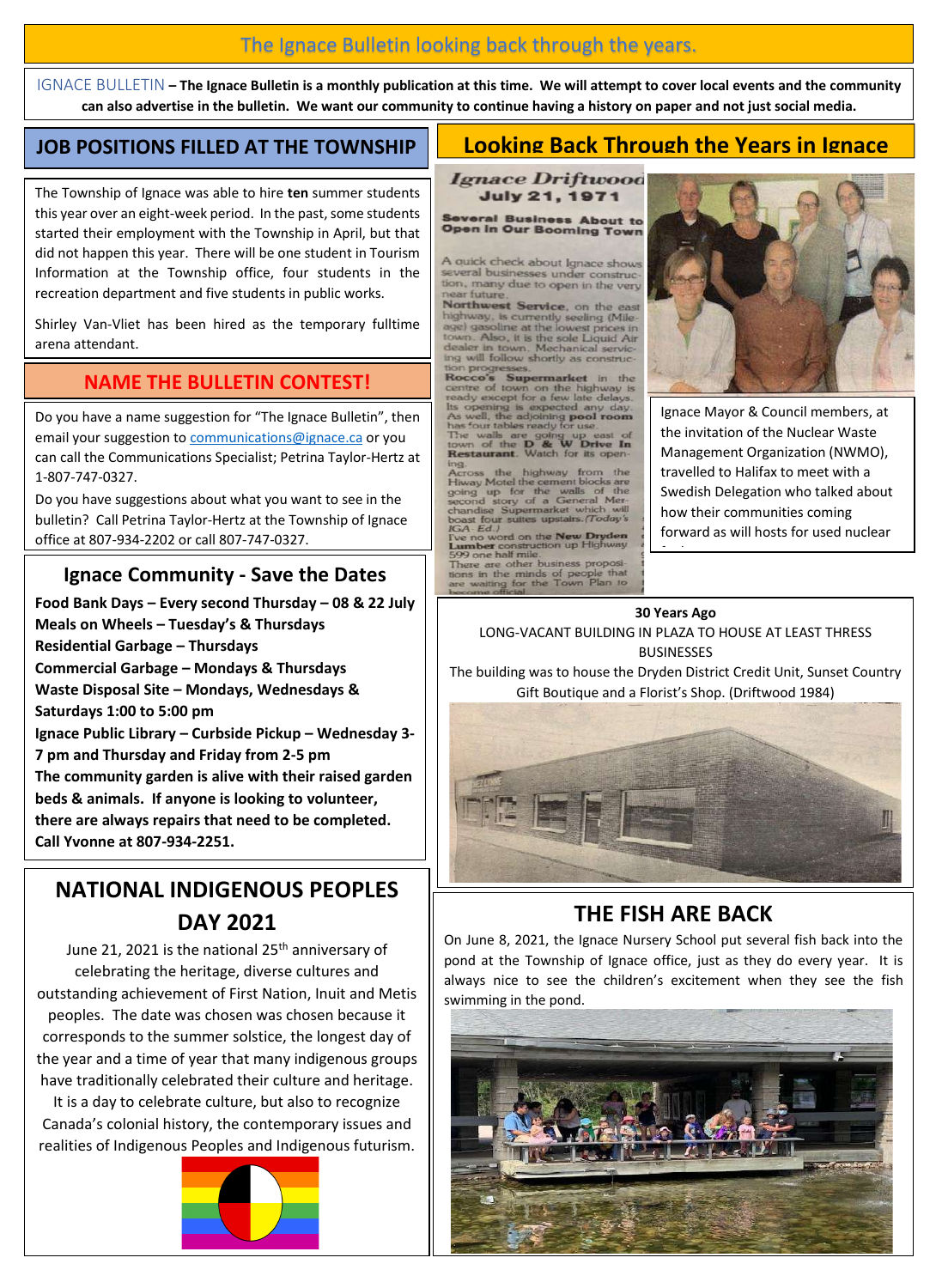## Letter to the Editor in the Chronicle Journal on April 28, 2021

Walking the medieval city of Krakow, Poland on April 29, 1986 was a magical experience. The blooming flowers and fruit tree blossoms were filling the air with a distinct explosion of aroma, oxygen and green landscape. Spring was in full swing.

However, seeing the military helicopters hovering above was disconcerting. It occurred to me that there must be another solidarity movement underway.

Later that day, I found out that there had been a nuclear power plant explosion three days earlier in the Ukrainian city of Chernobyl. The former Soviet Union tried to cover up the accident but when the radioactive plumes began spreading west and north, the Swedish government alerted the entire world.

Those helicopters were monitoring the radiation levels in the clouds.

I was unaware that the Polish government was calling for people to remain indoors. Six months pregnant with our first child, I began to worry about my exposure to radiation.

In a few days, I was scheduled to return to Canada.

The remaining days of my visit were filled with uneasiness and concern for the health of our unborn child and my family in Poland.

Boarding the airplane to Frankfurt, I felt happy to be able to escape from the radioactive contamination. The military officers in Frankfurt surrounded our landed plane and, using dosimeters, checked every passenger for exposure. When the arrow on the instrument measuring my exposure showed the highest number on that scale, I was shocked and worried. Fortunately, they let me board the next flight to Toronto.

Our first son, Patrick, was born healthy on July 29, 1986. Much to his dismay now, we had decided to record his pre-birth experience by giving him an additional name on his birth certificate  $-$ Nukefree. Over the years, there were numerous nicknames he had to endure. Growing up, Patrick had suffered from several childhood ailments, and each time our thoughts went back to his pre-birth exposure to radiation.

Four years after the disaster, childhood thyroid cancer was on the rise in all the areas highly affected by the radiation, especially in the Ukraine, Belarus, and Russia. In fact, thyroid and other cancers as well as genetic-related illnesses continue to increase.

As I ponder the devastation, death and sickness that Hiroshima, Nagasaki, Chernobyl, Fukushima and many other nuclear incidents (often not reported) have caused, I can't help but wonder why we continue to run nuclear reactors that produce deadly waste for eons of time.

Why would Northwestern Ontario even consider an underground dump for such contaminating waste? Those who are interested in learning about the reality of Chernobyl can watch Inseparable (with English subtitles) on Youtube. Yes, a love story is part of this very interesting and full-of-suspense drama.

Response to Chronicle Journal – Letter to the Editor

The words Fukushima, Chernobyl. Nagasaki and Hiroshima conjure up visions of horrible death and destruction, but what they have to do with Canada's plan for a Deep Geological Repository (DGR) is a mystery to me. Except for the word "nuclear" which is scary to most people in and of itself, there is no comparison. Chernobyl and Fukushima were power generating facilities. Nagasaki and Hiroshima were bombed. The DGR is a storage facility.

And make no mistake, the used fuel pellets that resemble licorice nibs are inert. They are inactive. They cannot be set on fire; they cannot be exploded; and, they cannot contaminate like a fungus or virus. They are however, hot. They can burn, make people sick and even kill. But first you have to get at them.

The sun too is hot. It can burn, make people sick and even kill if you get too much of it. But we have learned how to manage the side effects of too much sun. The same way, scientists from all over the world have been working on nuclear energy for decades, and are learning how to protect the human race from the possible negative impacts of anything "nuclear", including but not limited to medical applications and used fuel pellets.

Canada, like the world at large, has decided that the best way to protect the people from used nuclear fuel pellets is to store them underground in sealed caverns. Calling the facility, a "dump" makes my blood boil. It conjures up images of landfill sights with plastic bags blowing all around; rats feasting and eagles keeping watch while bears help themselves to lunch. Nothing could be further from reality. Canada's one and only storage facility for used nuclear fuel pellet containers will be a state-of-the-art robotics plant on the surface with massive engineered storage rooms half a kilometer or more underground. The DGR project will bring sustainability and longevity to the host community and surrounding area, with jobs and people requiring housing and services.

The only contaminating going on around here is the fear mongering of people who neither understand nor want to learn about Canada's thoughtfulness and the energy they have put into a plan in owning up to their responsibility for the safe storage of used nuclear fuel pellets.

Penny Lucas, Mayor of Ignace



Irena Filteau THUNDER BAY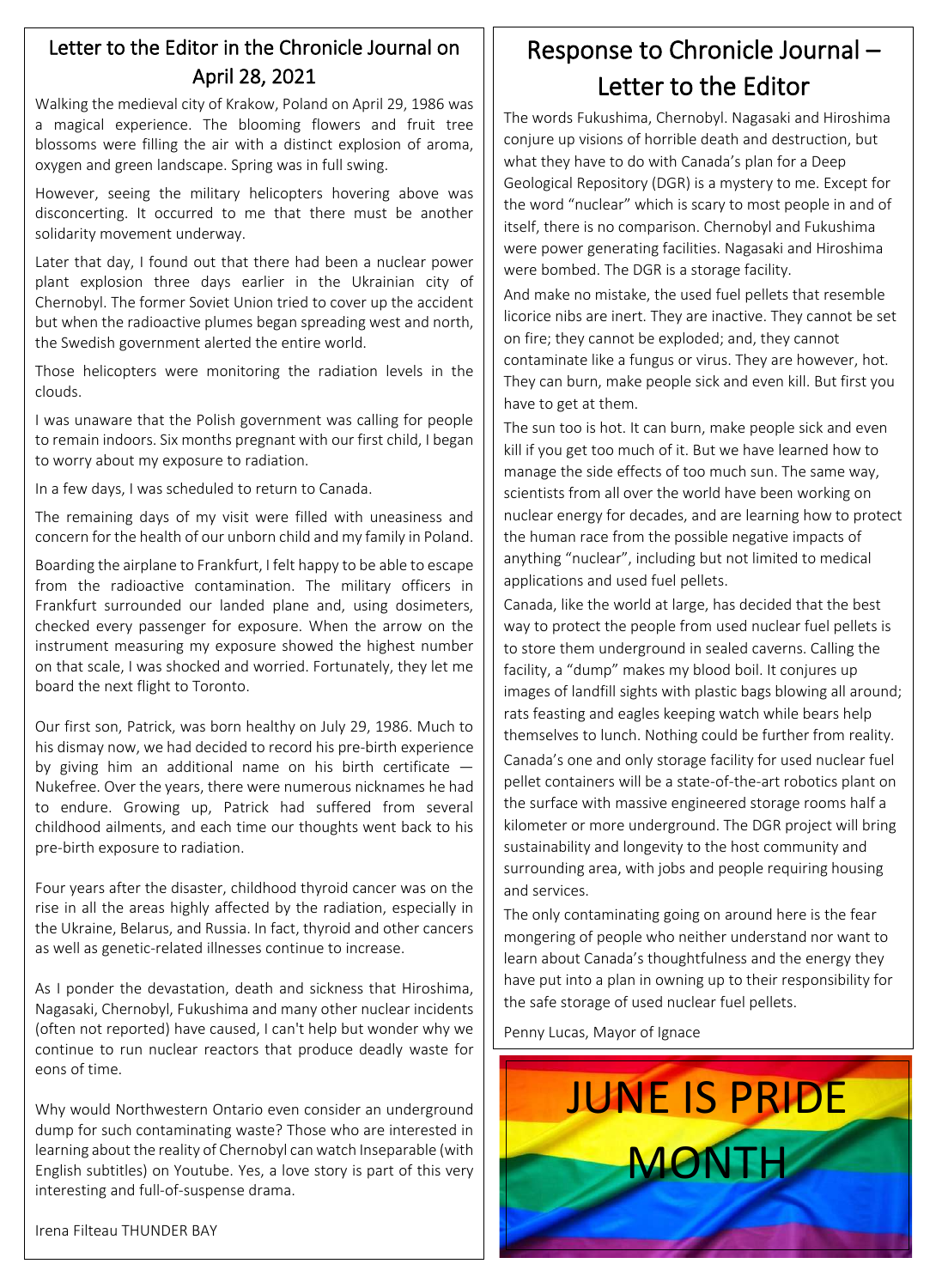#### **Who are the CNSC and What do they do?**

The Canadian Nuclear Safety Commission (CNSC) is Canada's independent nuclear regulator and was created under the Nuclear Safety and Control Act (NSCA) in 2000. On behalf of Canadians, the CNSC regulates the use of nuclear energy and materials to protect health, safety, security and the environment; to implement Canada's international commitments on the peaceful use of nuclear energy; and to disseminate objective scientific, technical and regulatory information to the public.

The CNSC is composed of the Commission and CNSC staff. The Commission is an independent administrative tribunal set up at arm's length from government, with no ties to the nuclear industry. The Commission makes its decisions transparently, guided by clear rules of procedure. The commission is supported by CNSC staff, consisting of more than 800 scientific, technical and professional staff. CNSC staff review applications for licences according to regulatory requirements, make recommendations to the Commission, and enforce compliance with the Nuclear Safety and Control Act, regulations and any licence conditions imposed by the Commission.

Interested parties, members of the public and Indigenous groups are able to participate at public Commission proceedings as intervenors. Commission proceedings are webcast live and often held in the host communities in order to make them as accessible as possible to local residents.

The CNSC is an open and transparent regulator. We share information on the CNSC website, on social media, and through community outreach activities such as this one. As an Agent of the Crown, the CNSC is also responsible for meeting the Crown's duty to consult and uphold the honour of the Crown. We are committed to building long term positive relationships with Indigenous communities and advancing reconciliation. The CNSC invites the public and Indigenous groups to participate in our processes. We strive to engage in meaningful, ongoing discussion, to address concerns throughout the whole life cycle of a project, and to support their participations in CNSC processes.

The CNSC also has a Participant Funding Program (PFP) that provides funding to individuals, Indigenous groups, and other interested parties to enable their participation in the CNSC's regulatory processes. Some examples of how PFP funding may be used includes the hiring of expert consultants to review technical information related to environmental assessments and licencing processes, or travelling to a Commission proceeding to give a presentation. Applicants must have a direct, local interest in the project and bring new information relevant to the specific matter before the Commission. Additional information on the program, eligibility, and the application process can be found at: [https://nuclearsafety.gc.ca/eng/the-commission/participant-funding](https://nuclearsafety.gc.ca/eng/the-commission/participant-funding-program/opportunities/index.cfm)[program/opportunities/index.cfm](https://nuclearsafety.gc.ca/eng/the-commission/participant-funding-program/opportunities/index.cfm)

Decisions, hearing transcripts, webcast archives and other documentation are publicly available on the CNSC website, and our Facebook, Twitter and YouTube pages. You can also call our information line or email us anytime with questions, comments or concerns. The information email address is: [cnsc.info.ccsn@canada.ca](mailto:cnsc.info.ccsn@canada.ca)

#### Cont'd from Page 2

#### **6. Why do we spray on Wabigoon and English River FMUs?**

In most cases herbicide is used to ensure that a conifer forest is re-established to sites that were conifer dominated at the time of harvest. Herbicide is applied to allow juvenile conifer regeneration to grow without having to compete with species that would inhibit that growth. Forest Managers are looking to reduce the impact of species such as trembling aspen, white birch, mountain maple, beaked hazel, raspberry and grass on crop species such as jack pine and black and white spruce. During the 2009-2019 English River and the 2008-2018 Wabigoon Forest Management Plans, an average of 0.2 % of the total area of each forest received herbicide treatment.

#### **7. What exactly is it that is being sprayed?**

For the 2021 program the herbicides planned to be applied on the English River Forest is GlySil, and Vison Max on the Wabigoon Forest. Glyphosate is the active ingredient in both those products. Less than 0.2% of glyphosate use in Ontario is for forestry purposes.

**8. What does it do for the forest?** It helps to meet the commitments of the Forest Management Plan to control herbaceous vegetation on sites where there is a high potential of seedling mortality or less growth in crop species. It enhances conifer reforestation success and contributes to maintaining biodiversity and habitat for a wide variety of wildlife.

**9. What does it do to the plants?** Glyphosate is absorbed through foliage and is translocated throughout the plant. The glyphosate will inhibit growth and kill the plants within 4-20 days depending on temperature at the time of the application. Herbicides using glyphosates work by interfering with the metabolic processes that are unique to plants.

- Commission and staff work for Canadians. we are an independent regulator **Staff review applications and Commission** issues licences Commission's decisions based on best available information (i.e., science and Indigenous Knowledge) for boreholes Staff verify safety and compliance take action if needed
	- We are not the NWMO. nor are we industry We do not select sites
	- We do not own, manage. construct or operate projects We don't issue approvals
	- We do not promote
	- the nuclear industry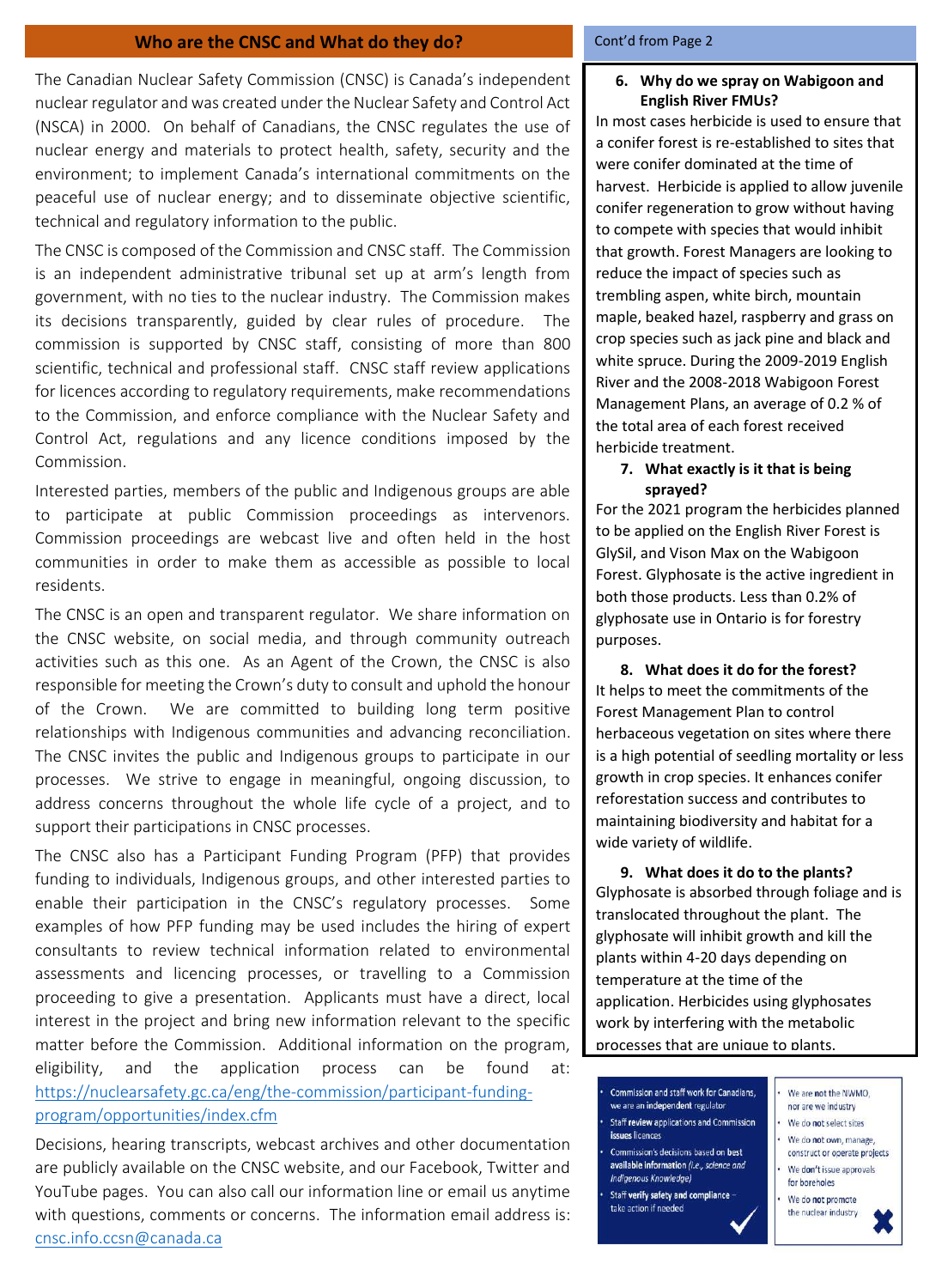

## Your Centre for Health and Wellbeing

## **In January, MBCHC received a generous donation from TC Energy**

We are extremely grateful to TC Energy for the truck donation from on one of their retired fleet vehicles. This will be very beneficial for use at the community garden, food bank and Christmas Cheer.



# **COVID 19 Update**

**COVID Testing**

We continue to provide COVID testing at the health centre on a daily basis by appointment.

As of May 7, we are very pleased to have provided over 750 Moderna vaccines to our community members.

It is important to remember that even once immunized, you must continue to practice all COVID-19 prevention measures. The number of shots given will be closely monitored throughout the immunization process to assess when it is safe for prevention measures to be loosened in the region.

#### **What you should know about the COVID-19 vaccines?**

With Health Canada approval of some COVID-19 vaccines, we know that many people have questions about the vaccines and what this means for them. Here are answers to some of the commonly asked questions to help you make an informed decision about getting the COVID-19 vaccine.

#### **How do the COVID-19 vaccines work?**

Vaccines tell your body how to make a harmless protein found in the virus and start building antibodies that know how to fight the real virus if you come in contact with it.

### **How well does the vaccine work, can I still get COVID-19?**

The Pfizer-BioNTech and Moderna vaccines are given in two doses using a needle in your upper arm. The same vaccine is used for your first and second dose. The Pfizer-BioNTech and Moderna vaccines are expected to be 94-95% effective after two doses.

### **Do I still need to wear a mask after I've been vaccinated?**

Yes. Studies are still underway to determine the effectiveness of the vaccine in preventing asymptomatic infection and reducing the transmission of COVID-19. For now, and until scientific experts say it's safe to stop, it is important to continue to follow the advice of public health officials including maintaining a physical distance of two metres from people outside of your household, wearing a mask, practicing proper hand hygiene and limiting non-essential travel. These measures will help keep you, your loved ones and our community safe.

### **How long will the vaccine last? Do I need to get it each year?**

Studies are still underway to determine how long the vaccine will provide immunity. The government will keep the public informed as new data becomes available**.**

## **Now Open**

Second Chances and The Carousel are combining into one program and will be located at the Carousel site behind the skatepark. We are working on some building upgrades and are excited to be opening soon. Our sincere gratitude to Pam Flory for her many years operating the Carousel and countless number of hours she has so generously volunteered. We are grateful to all the volunteers who give their time to operate such a valuable program for the community.



Donna Jalbert will be taking over the "volunteer manager" position as of our Grand Reopening. Proceeds from the Second Chances Carousel will support the Ignace Food Bank.



#### **Did You know?**

In December 2020, the Mary Berglund Community Health Centre was awarded the

#### **"2020 Canada's Healthy Workplace Month Great Employer Award"**

For nurturing a physically and psychologically safe and health workplace in the following key areas of focus:

- Healthy lifestyles
- Mental health and workplace culture
- Physical environment
- Corporate social responsibility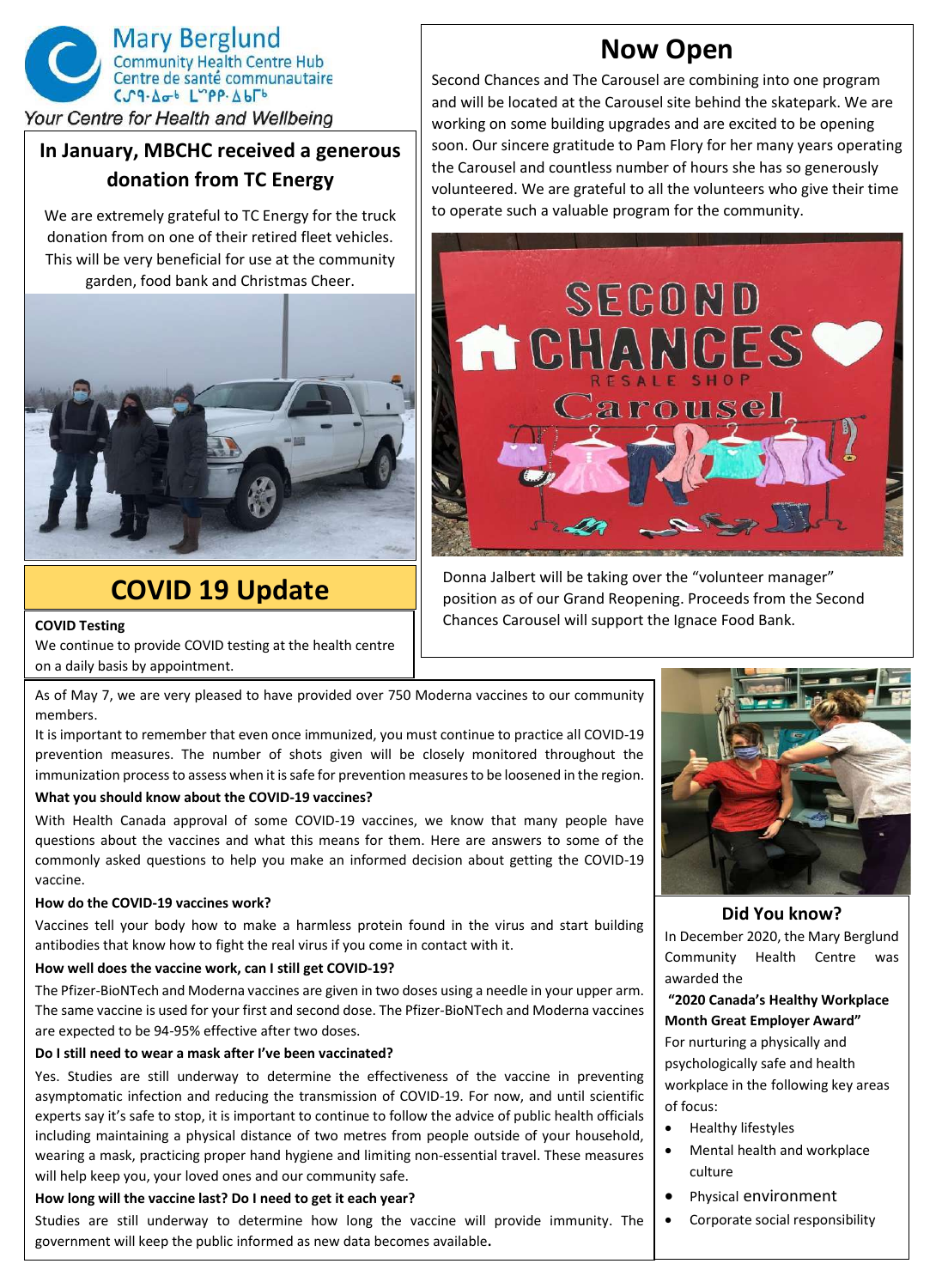# **The NWMO invites residents to participate in the Ignace community-**

## **based sampling program**

What is the chemical composition of the plants and animals in your surroundings? You may think this a question only biologists are interested in, but at the Nuclear Waste Management Organization (NWMO, a team of researchers, engineers and specialists have worked together with local residents to co-design an environmental baseline monitoring program to answer this very question, and more.

Starting this summer, the NWMO will launch a community-based sampling program that will test the baseline chemistry in various plants and animals in Ignace and the surrounding region. The program will collect donations of plant and animal samples from community members from their hunting, fishing and foraging activities (e.g., berries, mushrooms, etc.). To ensure that high quality samples are collected, training packages will be available for local residents.

"Understanding the rich and complex biodiversity of this area is critical in informing our work towards selecting a deep geological repository site for Canada's plan for the safe, long-tern management of used nuclear fuel," says Joanne Jacyk, Section Manager of Environmental Assessment a the NWMO. "The goal of this sampling program and the broader environmental baseline monitoring program is to establish enough information about the environment to make project decision that will protect people and the environment."

The samples will be analyzed by an accredited third-party laboratory. The results will be released in a report once the analysis is completed later this year.

The community-based sampling program is part of the environmental baseline monitoring program that was co-designed with local residents last year. The program aims to analyze and understand the natural characteristics of the area around the potential deep geological repository site in the Ignace region: surface water, groundwater, air, soil, plants, and animals and their habitats.

"By incorporating local knowledge, we hope to better understand the current conditions of the local environment: what are the ways in which it is unique, resilient and vulnerable," Ms. Jacyk said. "We heard during the co-design phase that community participation was a key element in collecting relevant and trustworthy data towards this goal.

The co-design phase included a series of virtual and in-person workshops facilitated by the NWMO with various communities in Ignace, Wabigoon Lake Ojibway Nation (WLON) and the surrounding region.

Bill Gascon, the NWMO Site Director for Ignace, is excited about how this program will unfold.

"It is an interactive and educational way for residents to learn about the environmental baseline monitoring program, says Mr. Gascon. "I encourage everyone of all ages and backgrounds to participate."

Residents of Ignace, WLON and the surrounding areas can contact the NWMO Ignace Learn More Centre at 807.934.2472 or email [iwenvironment@nwmo.ca](mailto:iwenvironment@nwmo.ca) to learn more about how they can participate in the community-based sampling program.



Samples of wild berries like these from the Revell batholith near Ignace and Wabigoon Lake Ojibway Nation will be analyzed as part of the community-based sampling program.

## **Help us redesign the NWMO website: Fill out the online survey**

Our website [\(www.nwmo.ca\)](http://www.nwmo.ca/) is an important way we communicate with the public, communities and industry partners. We recognize the evolving needs of our audiences and remain committed to providing online information in an easy and effective manner. We are constantly seeking ways to improve our work, and that includes redesigning our website. We need your input to do this successfully. One of our core values at the Nuclear Waste Management Organization (NWMO) is transparency – we know the public has many questions about Canada's plan and its implementation. We want to make sure we develop a website that provides you with the information you want and need in a format that is easy to understand and navigate. Our goal with this redesign project is to create a website for you that is engaging and accessible, across different devices and digital platforms.

This website redesign project will help us meet the changing information needs of a wide variety of users, including the general public, communities in potential siting areas, Indigenous peoples, public officials, the media, the nuclear and energy sectors, and more. We encourage you to complete the survey and share your opinions on the current website, as well as thoughts on what would help make the redesigned website a success. It should take less than 10 minutes, and your responses are completely anonymous. The survey will close on July 6, 2021.

Complete survey: [Fill out the NWMO website redesign](https://survey.alchemer-ca.com/s3/50117209/4ddfe0c8c53faudiences-EN)  [survey.](https://survey.alchemer-ca.com/s3/50117209/4ddfe0c8c53faudiences-EN)

Your responses will help shape the new website, which is expected to be ready by spring 202. We will share the results of the survey closer to the launch date.

This survey is being conducted by an independent firm.

If you have any questions about the survey, please email us at [contactus@nwmo.ca.](mailto:contactus@nwmo.ca)